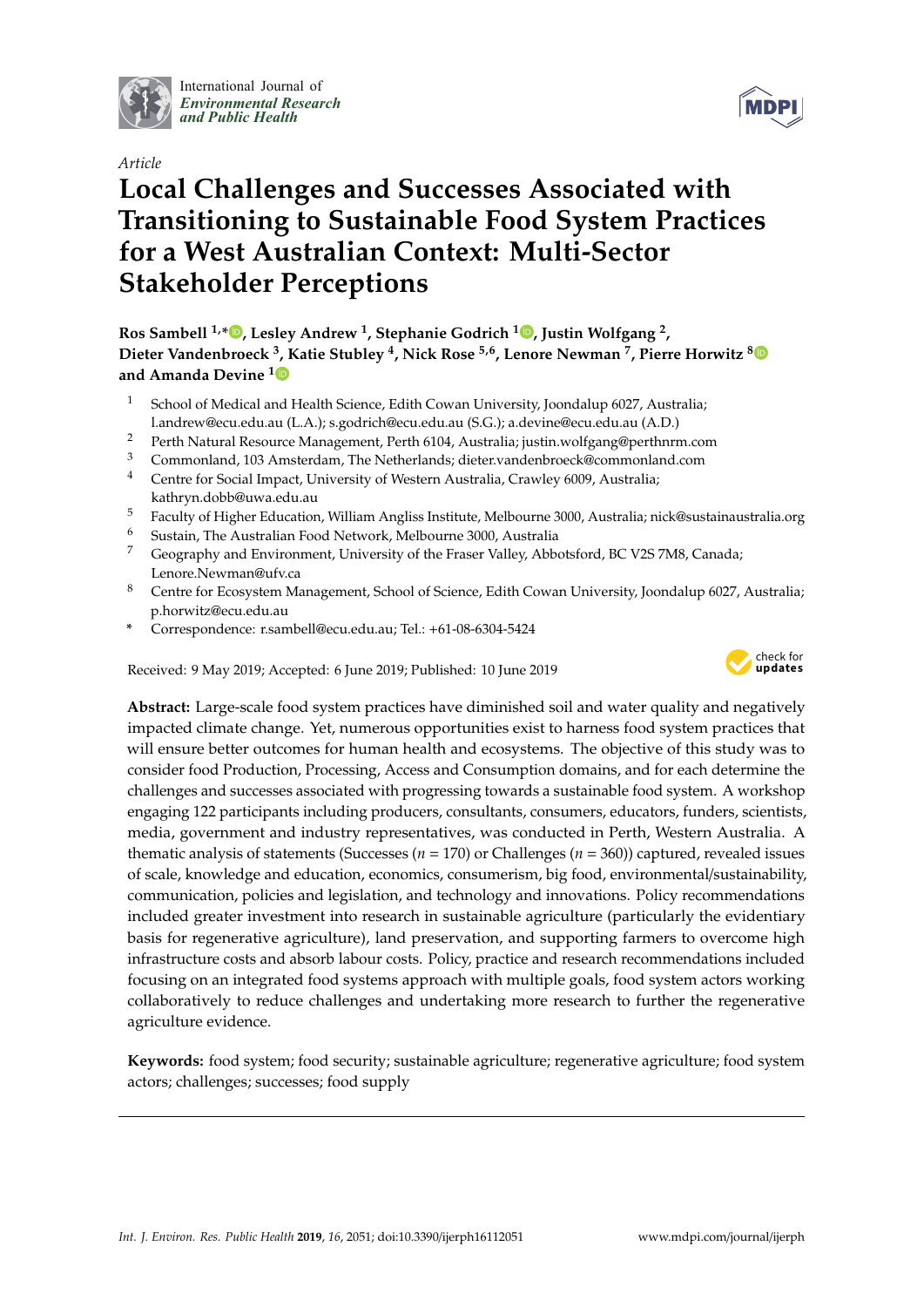# **1. Introduction**

The food system encompasses the activities associated with producing, processing, distributing, purchasing and consuming food [\[1\]](#page-13-0). Food system drivers include agricultural productivity, resources such as land, water, labour, technology, as well as food consumption habits and food waste [\[1\]](#page-13-0). In turn, these food system activities and drivers influence food security, including availability, accessibility, affordability and desirability [\[2\]](#page-13-1).

Food system drivers have resulted in practices that are negatively impacting climate change, land utilisation, water usage and pollution [\[3\]](#page-13-2). The resultant issues and challenges do not support a sustainable food system, specifically the soil integrity [\[4\]](#page-13-3) necessary to ensure crop production meets the needs of the increasing global population [\[5\]](#page-13-4). Currently the agricultural sector has a strong dependence on fossil fuels, chemical fertilizers, pesticides and herbicides, which negatively impact waterways, soil and land, residues in food and ultimately human health [\[4\]](#page-13-3). Due to deforestation and poorly managed land use, there has been an exponential increase in soil erosion and concern in relation to feeding over 9.7 billion people by 2050 [\[6\]](#page-14-0). This will require food quantities produced over the last 500 years to be produced in the next 50 years [\[7\]](#page-14-1), and is an impending food system challenge.

Internationally, the United Nations Development Programme's Sustainable Development Goals (SDG) promote whole-of-society leadership, with "Goal 2" particularly focusing on sustainable food production and consumption, to increase the health of people and planet [\[8\]](#page-14-2). Governments facilitating sustainable agricultural provides the opportunity to foster SDG 2 for a food secure future.

Within the Australian context, food system challenges requiring urgent attention include the increasing foreign ownership of agricultural land, food distribution considerations, inadequate investment into Research and Development (R&D), and increasing debt and limited capital funds amongst producers [\[9\]](#page-14-3). There is also a dichotomy of inadequate food availability and quality for some of Australia's population, yet excessive food waste amongst others. The lack of diversity between supermarket companies presents further distribution challenges for small-scale producers and retailers in the sector. These challenges, in addition to future issues such as unpredictable weather events, droughts and variability in temperatures, have further implications for food sustainability in Australia [\[9\]](#page-14-3).

Western Australia (WA) is one of the seven jurisdictions within Australia, and geographically is isolated by vast distances from the greater population and food producing areas on the east coast of Australia. WA has a large agricultural region which has undergone massive land clearing and poor consecutive management which has adversely affected agricultural productivity of the land and now is recognized as one of 35 global biodiversity hotspots where ecosystems are at threat of extinction [\[10\]](#page-14-4). An increase in soil constraints and expenditure on farm inputs, and decreases in soil microbes, natural fertility, and farm gate and crop prices, has led to farmers scaling up operations, using innovation and new technologies to produce more food with fewer inputs, yet the challenges of climate change and diminishing natural resources limit capacity to produce enough food for Australia's growing population [\[11\]](#page-14-5). Regeneration of soil, appropriate water catchment and management and maintenance of WA agricultural ecosystems are required to support and improve the WA agricultural industry. The WA economy is reliant on rural communities to produce adequate food for the population that is of sound nutritional quality to maintain health and food security. As a result this population is vulnerable due to their substantial reliance on interstate food freight [\[12\]](#page-14-6), and in the event of environmental issues disrupting the food supply [\[13,](#page-14-7)[14\]](#page-14-8).

The Food Futures WA 2017 report, reinforced that Perth (WA's capital city) lacked an economic development framework, which constrained use of available land for agriculture. This same report emphasized that intergenerational knowledge sharing was lacking and issues of scale were precluding further local food system progression [\[15\]](#page-14-9). Marslen [\[9\]](#page-14-3) discusses how a reduction in soil and land degradation is fundamental to the sustainability of the current food system, and this requires amplified political commitment and leadership to reduce the impact of climate change on agriculture in Australia. These issues underscore the urgent need for transformative change to a more sustainable local food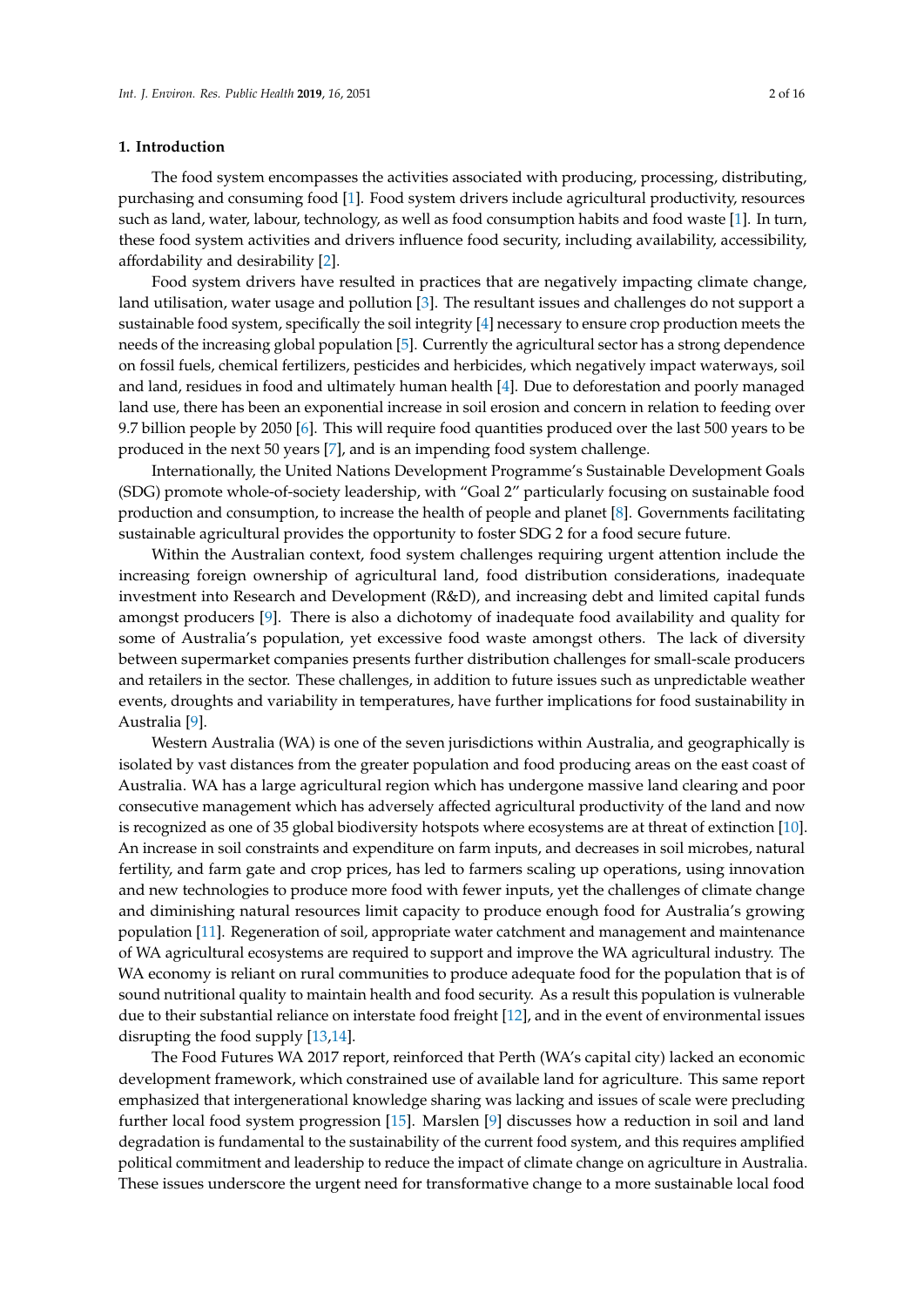system. Proposed solutions to the aforementioned local food system challenges include increasing stakeholder engagement [\[16\]](#page-14-10), aligning health systems, increasing economic resilience, increased support for R&D and regional agricultural investment [\[9\]](#page-14-3). Furthermore, The Food Futures 2017 report argued that consumer responsibility was required to ensure local food was more highly valued [\[15\]](#page-14-9). Consumer education on food choices and food waste were also considered important strategies to overcome a lack of consumer awareness [\[9\]](#page-14-3). Food system stakeholders in WA have also been urged to capitalize on technology, given its influence on consumer purchasing and this is seen as a strategy to increase connection between producers and consumers [\[15\]](#page-14-9). Expanding on the concept of connecting producers with consumers, it has been suggested to overcome issues of scale and for cooperative business models be developed, with producers collaborating to progress concepts such as 'grower

hubs' that include production, processing and distribution of local food [\[15\]](#page-14-9).

For the purpose of this research the term sustainable agriculture has been considered a collective for the practices used, albeit organic, biological, ecological or regenerative, that are being adopted by a movement of farmers in WA who identify as regenerative farmers. Regenerative agriculture includes increasing soil quality and greater carbon sequestering through no-tillage, use of cover crops, livestock and crop rotation [\[17](#page-14-11)[,18\]](#page-14-12). By way of example, farm management techniques of a WA Wheatbelt farmer, who farms more than 13,000 ha of land, have produced competitive yields through sustainable farming processes which includes the "harnessing of the dynamic, natural relationships that exist between all the organisms in the ecosystem and the environment itself, particularly the soil" [\[19\]](#page-14-13). This farming method belongs to a breed of Australian regenerative farmers who, in Charles Massy's terms, see their job as being "to get out of the way of Mother Nature" [\[20\]](#page-14-14). This sustainable, closed-loop method requires fewer farming inputs such as pesticides [\[21\]](#page-14-15) and promotes collaboration across actors including scientists, farmers, consumers and decision-makers [\[22\]](#page-14-16). There is some evidence that adopting regenerative agricultural methods increases yield and productivity for specific crops [\[18\]](#page-14-12). However, WA research into regenerative farming practices is limited. There is much discussion about the urgency of the transition towards sustainable practices that preserve agricultural land, to support international agreements for reductions in greenhouse gas emission [\[23\]](#page-14-17) and rising global temperature [\[24\]](#page-14-18), yet there is an implementation lag. In principle regenerative farming methods are well supported by state government agencies [\[25\]](#page-14-19), and can facilitate local solutions and foster land stewardship for future generations [\[26\]](#page-14-20).

In order to progress the comprehensive food system change required to achieve local food security, a greater understanding of the challenges and successes associated with transitioning to sustainable food systems, in this context, is necessary [\[27\]](#page-14-21). Two underpinning concepts that support the framework for this research were used. The first is the food system expressed as Production, Processing and Consumption of food [\[27\]](#page-14-21). The second being the concept of food security whereby people have "physical and economic access to sufficient safe and nutritious food that meets their dietary needs and food preferences for an active and healthy life", are underpinned by four dimensions: Access, availability, utilization and sustainability [\[28\]](#page-14-22).

Therefore, the objective and novelty of this study were to explore the challenges and the successes associated with progressing towards a sustainable food system, in relation to food Production, Processing, Access and Consumption domains at a local level in WA. To the best of the authors knowledge this is the first WA study to incorporate a wide range of participant types to comment on the sustainability of the WA food system, therefore the emergence of these concepts has captured new information which can be shared and inform geographically relevant recommendations.

#### **2. Materials and Methods**

#### *2.1. Design and Sample*

This study used a qualitative methodology. The sample included 122 participants of a multi-sectoral workshop held in Perth, WA. Participants included media representatives, consultants, consumers,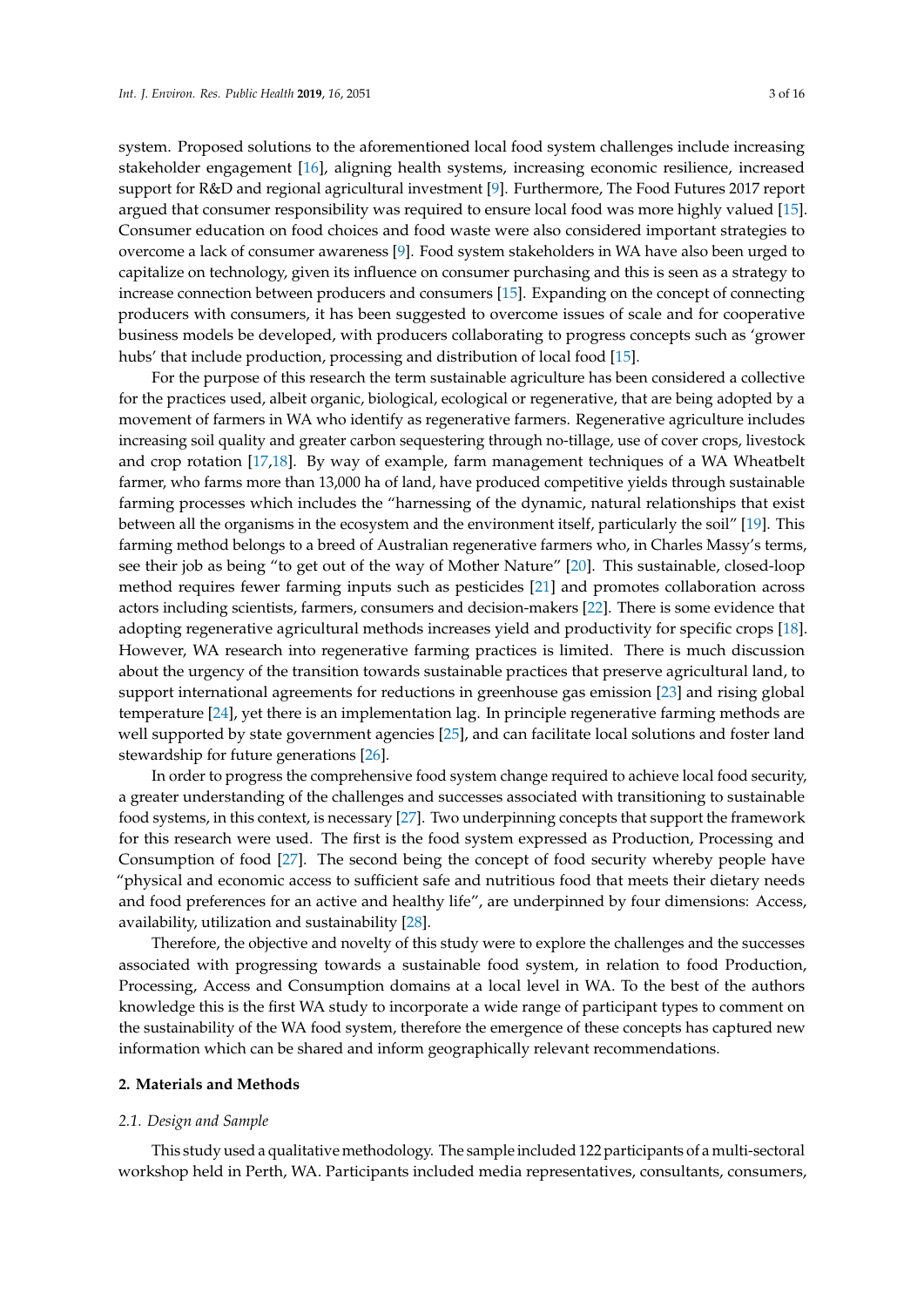educators, funders, government representatives, industry, producers and scientists. Participants classified as media representatives promoted agriculture in the media; consultants included those participants self- or privately employed; consumers included those participants who possessed food knowledge; educators were associated with school or tertiary education, including academics; funders were classified as financial supporters of sustainable agriculture; government representatives worked in local, state or federal government; industry included stakeholders working in the agricultural sector but not for governments; producers were regenerative farmers, farm owners or food producers; and scientists/researchers were academic researchers. This diverse group of participants were invited to attend this workshop, given their role associated with food systems and given the importance of collectively harnessing expertise from a wide range of groups. A variety of recruitment methods were utilised. Workshop participants were identified through professional networks of the workshop organising team. This process utilised a non-probability method of recruitment recognised as Snowballing [\[29\]](#page-14-23). To overcome the potential of biased sampling and representation, purposive recruitment was also adopted to increase engagement with underrepresented sectors through an internet (Google) search. All participants were provided with the opportunity to opt out of the research.

#### *2.2. Instrument and Data Collection*

This qualitative study focused on open-ended responses placed on "post it" notes in response to two key questions. These questions related to key challenges and successes associated with progress towards a "local sustainable food system", in relation to food Production, Processing, Access and Consumption domains. This framework allowed for the development of cross-cutting themes which is common to qualitative research that allows the analysis to respect the contribution of individual participants whilst capturing the complexity and nuances of their comments [\[30\]](#page-14-24). Quantifying the themes allowed the researchers to identify perceived successful practices reported by participants within the themes across the four domains and the challenges of sustainable farming across the same. Data were collected over the full-day workshop on 1 March 2018.

#### *2.3. Data Analysis*

The research team included four mixed-methods researchers with experience in health, nutrition, education, food systems and food security, who collaborated with academics with expertise in agriculture, ecosystems and community development and engagement; industry experience in natural resource management and the built food environment; town planning, design and architecture; and international experience in regenerative farming. Thematic analysis was the chosen method for this research. This approach has been described as a "foundational method for qualitative analysis" and is well-regarded due to its flexibility [\[31\]](#page-14-25). The primary research team of four coders were each allocated one *a priori* domain to analyse: Food Production, Processing, Access or Consumption. As guided by the process outlined by Braun and Clarke [\[31\]](#page-14-25), the coding process included six phases to create established, meaningful patterns. The phases included familiarization with data, generating initial codes, searching for themes among codes, reviewing themes, defining and naming themes, and producing the final report. The first step, familiarisation with data, included all coders reading raw statements within their allocated domain, noting possible patterns within data. Data were then transcribed verbatim into Microsoft Excel and subsequently imported into QSR NVivo version 12 (QSR International, Melbourne, Australia) [\[32\]](#page-15-0). Once coders had familiarised themselves with the content of their respective domains, they began generating initial codes.

The second step, generating initial codes, involved coders generating collectively the overarching "parent codes" within NVivo, including the food system domain names (i.e., food production), with the "child codes" being data driven. The inductive codes were named according to the content contained within them. Coders generated notes to document key reflections, queries that required team discussion and consensus, and a description of how data were interpreted. Each coder devised a table, which included the code name, a description of the code's key concepts and an exemplar quote. Parallel coding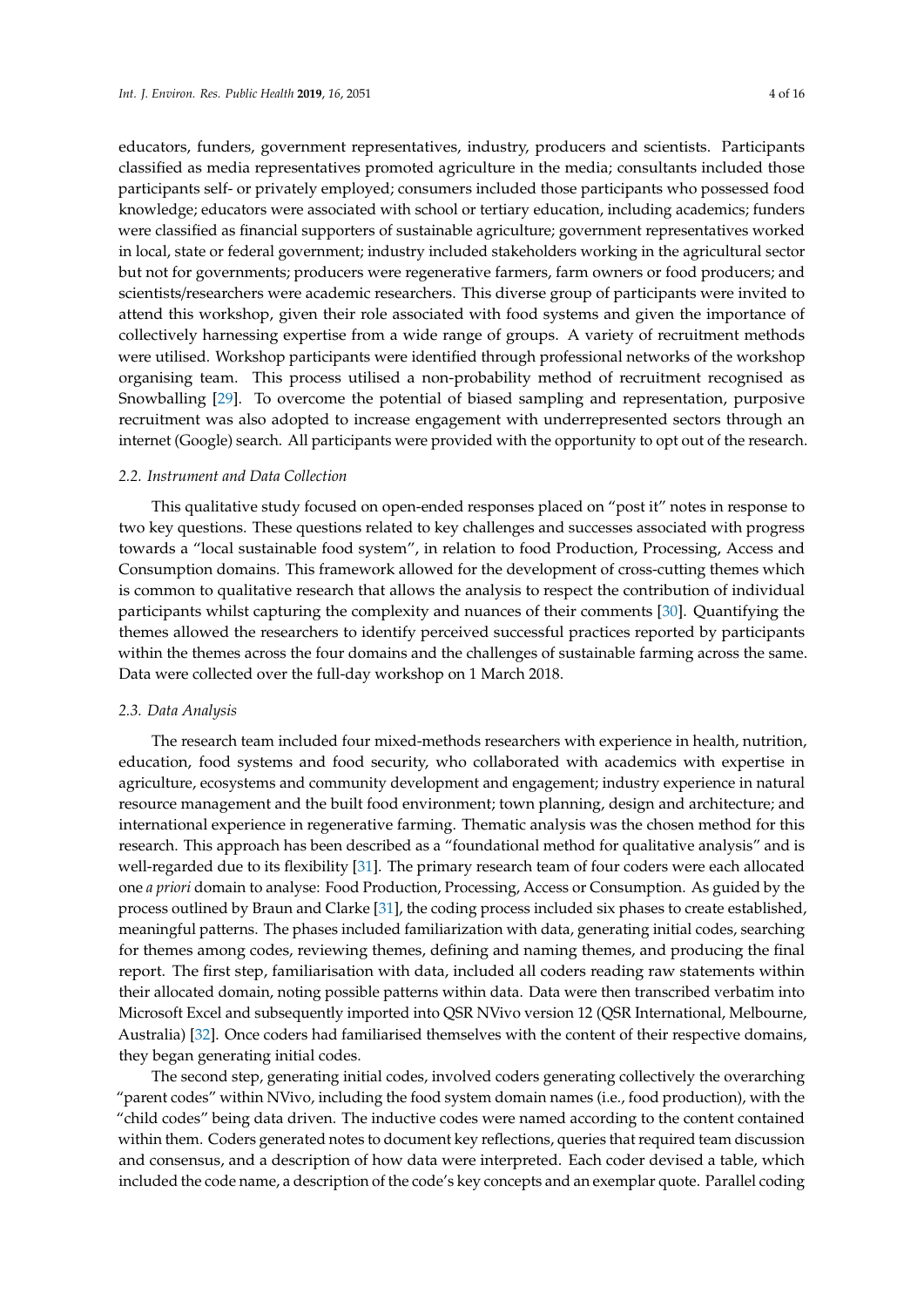(coding data into as many codes as relevant) was conducted where appropriate [\[33\]](#page-15-1). Code descriptions were re-read and cross-checked with individual coded statements. Code descriptions within NVivo were updated where relevant, to ensure the breadth of topics within each code was captured.

The third step included searching for themes, through the process of cross-checking all coding within the child codes, combining or separating codes where required and discussing the reorganisation of codes into broader themes. The subsequent "reviewing themes" phase [\[31\]](#page-14-25) involved further refining and combining themes. The coding team reviewed the statements within each theme to ensure data contained within formed a defined pattern. In addition the review process allowed the narrative of the dataset as a whole to be established [\[31\]](#page-14-25).

The penultimate step included defining and naming themes (individually and the dataset as a whole) and compiling a thematic description for each theme. Relevant sub-themes were also identified where appropriate and final theme names were decided. The last data analysis step, producing the final report, included the preparation of each theme's description with exemplar quote(s) to illustrate the concepts within each theme [\[31\]](#page-14-25).

#### *2.4. Ethical Approvals*

Ethical approval was provided by the Edith Cowan University Human Research Ethics Committee (project number 19953).

# **3. Results**

<span id="page-4-0"></span>Table [1](#page-4-0) outlines participant demographics. The most common participant type, represented by 27% of attendees, was a food producer, followed by an educator (15%). The least common participant type in attendance was a funder, representing only 2% of workshop attendees.

| Participant Type | Number of Participants (%) |
|------------------|----------------------------|
| Media            | 6(5%)                      |
| Consultant       | 11(9%)                     |
| Consumer         | 11 $(9%)$                  |
| Educator         | 18 (15%)                   |
| Facilitator      | 10(8%)                     |
| Funder           | 2(2%)                      |
| Government       | $12(10\%)$                 |
| Industry         | $15(12\%)$                 |
| Producer         | 33(27%)                    |
| Scientist        | 4(3%)                      |
| TOTAL            | $122(100\%)$ *             |

**Table 1.** Participant demographics.

\* A number of participants were categorised into more than one participant type.

Participant statements were coded and clustered by theme and intent (Successes (*n* = 170) or Challenges (*n* = 360)), with the number of references allocated to Production, Processing, Access or Consumption domains. As demonstrated by Table [2,](#page-5-0) food system actors most frequently discussed challenges associated with themes such as Issues of scale (*n* = 89 coded statements), Knowledge and education ( $n = 66$ ), and Economics ( $n = 63$ ). Across all themes, the Production domain presented the most challenges (*n* = 110), particularly with respect to Issues of scale (*n* = 33), Economics (*n* = 33) and Knowledge and education  $(n = 19)$  themes. Consumption was the second most prevalent domain where the Consumerism theme  $(n = 44)$  was seen as a challenge, followed by the Knowledge and education theme  $(n = 32)$ . Access was the third highest ranked domain based on the number of coded statements (*n* = 78), with Issues of scale and Knowledge and education the top two most coded themes with respect to challenges. The Processing domain had the least coded statements (*n* = 74), with Issues of scale ( $n = 34$ ) and Economics ( $n = 20$ ) as the greatest challenges. Only one participant considered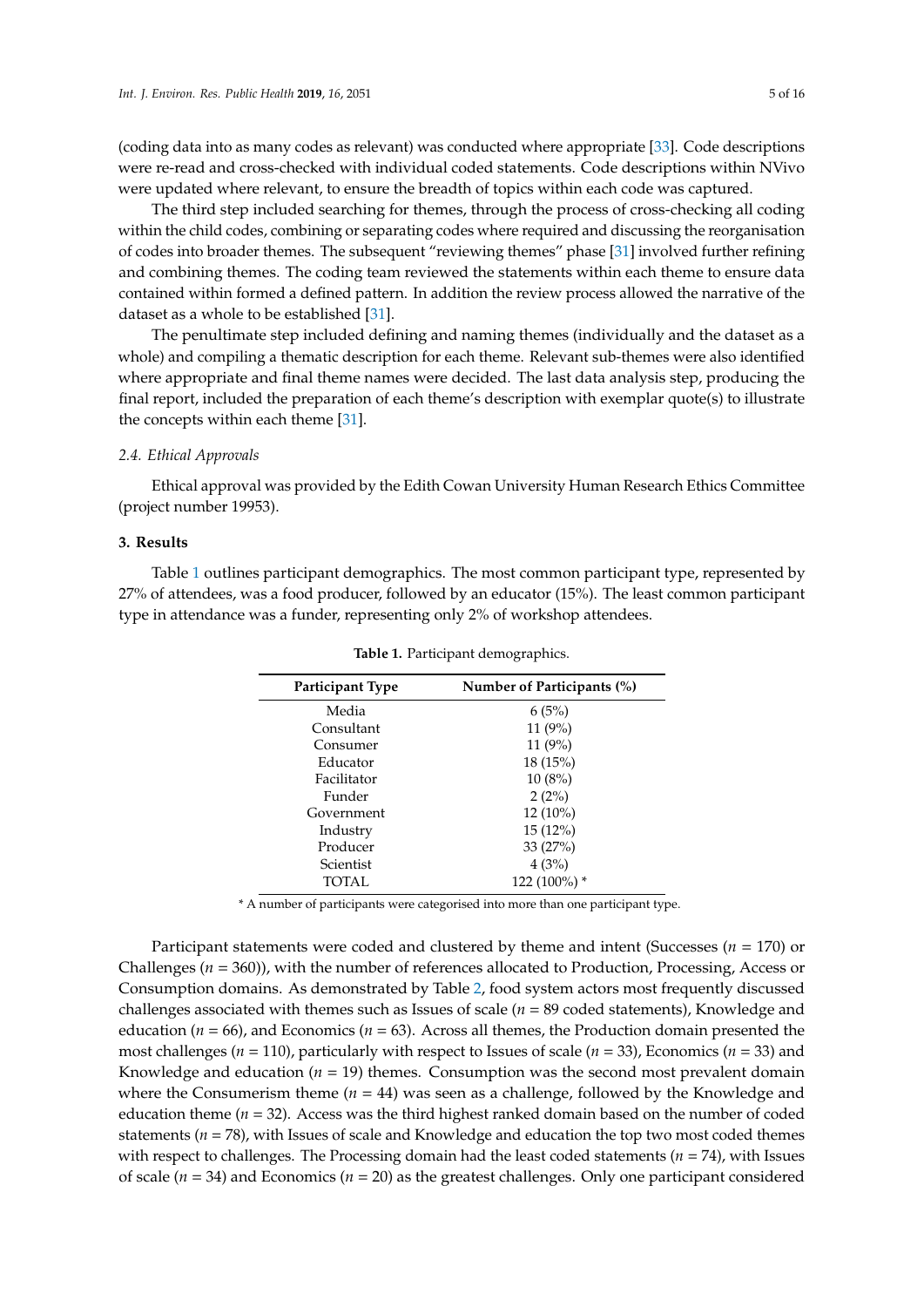Technology a challenge, citing an unreliable internet as a challenge to communication processes within food production. In contrast, however, the Technology domain was most strongly associated with success, most notably in production (Table [3\)](#page-5-1).

| Theme                        | Challenge | Domain     |            |        |             |
|------------------------------|-----------|------------|------------|--------|-------------|
|                              | Total     | Production | Processing | Access | Consumption |
| Issues of scale              | 89        | 33         | 34         | 22     |             |
| Knowledge and education      | 66        | 19         |            | 15     | 32          |
| Economics                    | 63        | 33         | 20         | 10     |             |
| Consumerism                  | 57        |            | 4          | h      | 44          |
| Big food                     | 49        |            | 11         | h      | 21          |
| Environmental/sustainability | 12        |            |            |        |             |
| Communication                | 10        |            |            |        |             |
| Policies and legislation     | 13        |            | 5          |        |             |
| Technology and innovations   |           |            |            |        |             |
| TOTAL                        | 360       | 110        | 74         | 78     | 98          |

<span id="page-5-0"></span>**Table 2.** Challenges associated with transitioning towards a sustainable food system, across domains and themes determined by participants.

<span id="page-5-1"></span>**Table 3.** Successes associated with transitioning towards a sustainable food system, across domains and themes determined by participants.

| Theme                        | <b>Success Total</b> | Domain     |            |        |             |
|------------------------------|----------------------|------------|------------|--------|-------------|
|                              |                      | Production | Processing | Access | Consumption |
| Technology and innovations   | 61                   | 40         | 18         |        |             |
| Consumerism                  | 33                   |            | 15         |        | 18          |
| Issues of scale              | 32                   |            | 13         | 10     |             |
| Knowledge and education      | 31                   |            |            |        | 18          |
| Environmental/sustainability |                      |            |            |        |             |
| Communication                |                      |            |            |        |             |
| Economics                    |                      |            |            |        |             |
| Policies and legislation     |                      |            |            |        |             |
| Big food                     |                      |            |            |        |             |
| TOTAL.                       |                      | 54         | 54         | 26     | 36          |

Participants also outlined successes associated with transitioning to a sustainable food system (Table [3\)](#page-5-1). According to respondents, the greatest area of success was in Technology and innovation  $(n = 61$  coded statements), which was most prevalent in Production  $(n = 40)$  and Processing  $(n = 18)$ domains. Consumerism, Issues of scale and Knowledge and education were three similarly represented themes for successes. However, Consumerism was more strongly represented in Consumption and Processing domains. Issues of scale references were more common in Processing and Access domains. Knowledge and education successes were coded in Consumption (*n* = 18), Access (*n* = 8) and Production (*n* = 5) domains. Environmental/sustainability, Communication, Economics, Policies and legislation had few coded statements with respect to successes. Further to this, successes associated with "Big food" were not reported in any of the domains by participants.

In order to elicit the key issues, from participants responses, data were further interrogated, resulting in the identification of well-established cross-cutting themes and narrative of challenges and successes in this current state of play. The themes were applicable across one or more Production, Processing, Access and Consumption domains but may not have featured as both a challenge and a success. Table [4](#page-7-0) outlines the overarching themes and more detail of embedded sub-themes, and provides exemplar coded statements.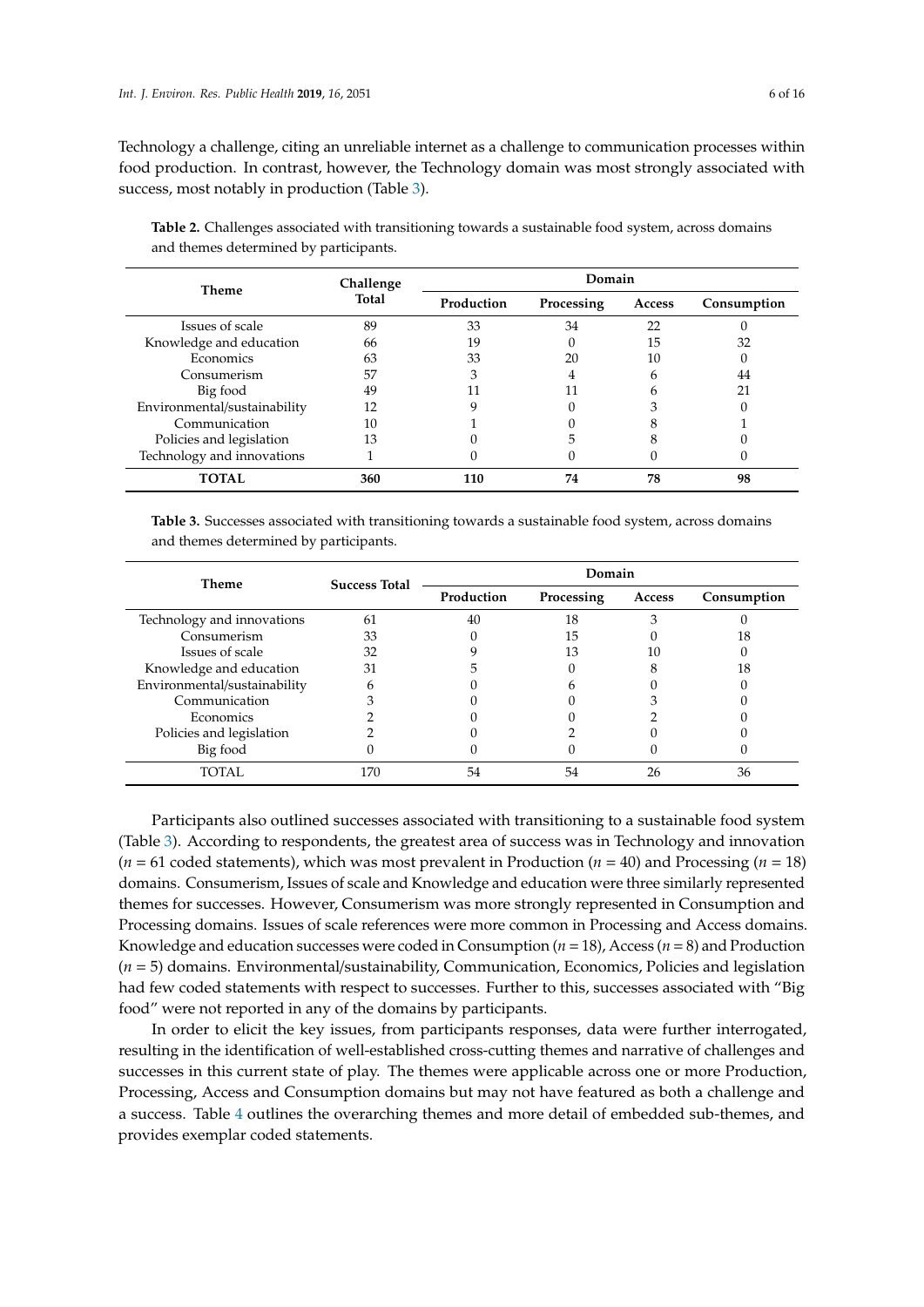| Theme         | Subtheme                                                              | Challenge or<br>Success (C or S) | <b>Examples of Direct Quotes</b>                                                                                                                                                            |
|---------------|-----------------------------------------------------------------------|----------------------------------|---------------------------------------------------------------------------------------------------------------------------------------------------------------------------------------------|
|               | The power of<br>supermarket chains for<br>economic gain               | C                                | These organisations drive the<br>market/control availability of foods<br>Monopolisation of Coles,<br>Woolworths-lots of control                                                             |
| Big food      | <b>Impact of marketing</b><br>and advertising by big<br>organisations | C                                | People attracted by brands not<br>quality/nutritional value<br>Misinformation due to marketing<br>campaigns                                                                                 |
|               | Big agribusiness control<br>over food markets                         | $\mathbf C$                      | Corporatisation of farming<br>Industrial agriculture-privilege, big<br>business/farms                                                                                                       |
| Communication | Communication<br>technology                                           | $\mathsf{C}$                     | Poor internet<br>Better internet needed                                                                                                                                                     |
|               |                                                                       | S                                | Internet opportunities to improving<br>communications                                                                                                                                       |
|               | Communication and<br>miscommunication                                 | C                                | Need shared language for better<br>communication between farmers and<br>researchers<br>Gap between farm and research<br>institute (lack of trust in farmers,<br>different languages)        |
|               |                                                                       | S                                | Better communication between local<br>farmers and local community<br>(connection of farmer with consumer)                                                                                   |
|               | <b>Consumer expectations</b>                                          | C                                | Consumers want convenience/ [they<br>are] time poor<br>Consumer demand for unseasonal<br>produce                                                                                            |
| Consumerism   |                                                                       | S                                | Slow food movement and demand for<br>sustainable practice in society<br>People are demanding better food                                                                                    |
|               | <b>Consumer practices</b>                                             | C                                | Food as reward rather than health<br>resource<br>General public not consuming enough<br>fruit and vegetables                                                                                |
|               |                                                                       | S                                | Cultural diversity/diverse diets<br>Using vegetable differently<br>(cauliflower rice)                                                                                                       |
| Economics     | <b>Rural location</b>                                                 | C                                | High cost of healthy foods in remote<br>locations<br>Centralised distribution<br>centres—reduces rural access to local<br>food<br>Food miles                                                |
|               | Labour                                                                | C                                | Labour costly<br>High wage expectations                                                                                                                                                     |
|               | Capital costs                                                         | $\mathsf{C}$                     | Capital for new farmers to grow                                                                                                                                                             |
|               |                                                                       | s                                | Impact (sic: of) investment in<br>regenerative farming/agriculture<br>Capital—new farmers, small scale<br>farmers to grow and value add<br>Government ease of access to support<br>(grants) |

# **Table 4.** Cross-cutting themes, embedded sub-themes and exemplar statements.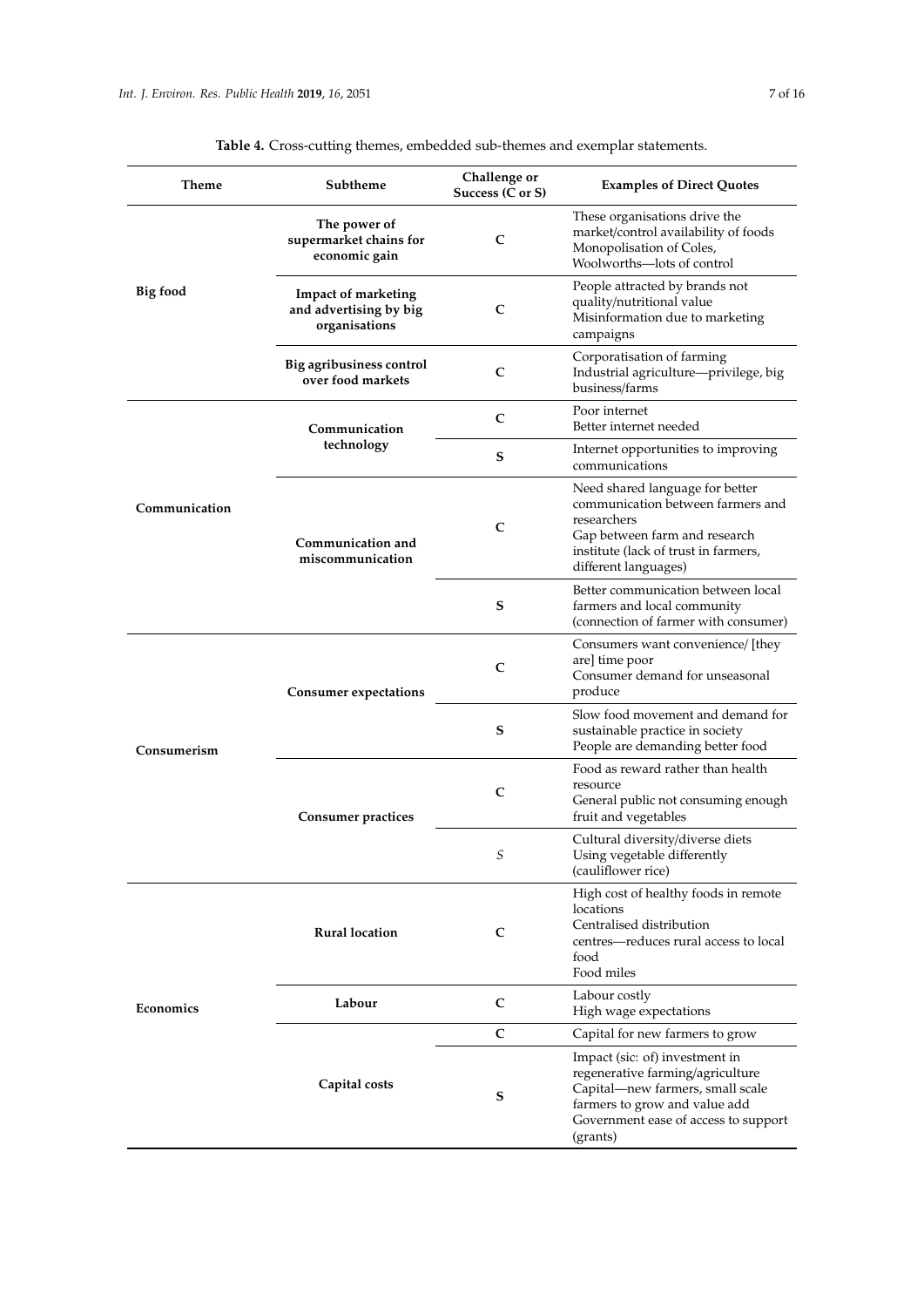<span id="page-7-0"></span>

| Theme                           | Subtheme                             | Challenge or<br>Success (C or S) | <b>Examples of Direct Quotes</b>                                                                                                                                              |
|---------------------------------|--------------------------------------|----------------------------------|-------------------------------------------------------------------------------------------------------------------------------------------------------------------------------|
| Environmental<br>sustainability | Weather                              | C                                | Environmental instability (fire,<br>storms etc.)<br>Climate change                                                                                                            |
|                                 | Natural resources                    | C                                | Drought/water access<br>Soil quality                                                                                                                                          |
|                                 | <b>Waste reduction</b>               | S                                | Waste recycling/repurposing (e.g.,<br>coffee grounds)<br>Biodegradable packaging                                                                                              |
| Knowledge and<br>education      | Evidence gaps                        |                                  | Research and development<br>Lack of research on regenerative<br>farming                                                                                                       |
|                                 | Knowledge gaps                       | C                                | Poor food literacy—where and how<br>food is produced<br>Strategic thinking and oversight about<br>how to enable alternative processing                                        |
|                                 | <b>Accessibility of</b><br>knowledge | C                                | [Inadequate] Food labelling system<br>Knowledge [of] products for<br>producers-hard to access/find<br>relevant info                                                           |
|                                 |                                      | S                                | Workshops-produce development<br>(Example-Serpentine Jarrahdale Food<br>Alliance)<br>Gaining linkages to those with market<br>expertise (link producers to market<br>experts) |
|                                 | <b>Emerging evidence</b>             | S                                | Microbes awareness<br>Chemical/heavy metal residues<br>detected in produce achievable                                                                                         |
| <b>Issues of scale</b>          | Infrastructure                       | C                                | Critical mass for infrastructure and<br>equipment<br>Logistics of selling, storage,<br>distribution and marketing                                                             |
|                                 | Collaborative practice               | C                                | Sustainability of supply [from<br>small-scale producers]                                                                                                                      |
|                                 |                                      | S                                | Cottage industries collaborating<br>Shared commercial kitchens (e.g., Far<br>Harvest Perth)                                                                                   |
| Policies and<br>legislations    | Legislative<br>environment           | C                                | Lack of government direction<br>Red tape                                                                                                                                      |
|                                 |                                      | S                                | Farm abattoir-change in legislation<br>Government policy                                                                                                                      |
|                                 | Land use policy                      | C                                | Access to productive land                                                                                                                                                     |
|                                 |                                      | S                                | Cheap land in Western Australia                                                                                                                                               |
|                                 |                                      | C                                | Issues with internet access                                                                                                                                                   |
| Technology and                  | Technology                           | S                                | Innovation through robotics<br>Technology-communicating new<br>information                                                                                                    |
| innovation                      |                                      | C                                | Risk of changing practice (money,<br>time, health) sits with farmer                                                                                                           |
|                                 | Innovative practice                  | S                                | Ugly food, cardboard tomato boxes,<br>local abattoirs, urban beekeeping,<br>urban farming urban rooftop gardens,                                                              |

school gardens

| <b>Table 4.</b> Cont. |  |
|-----------------------|--|
|-----------------------|--|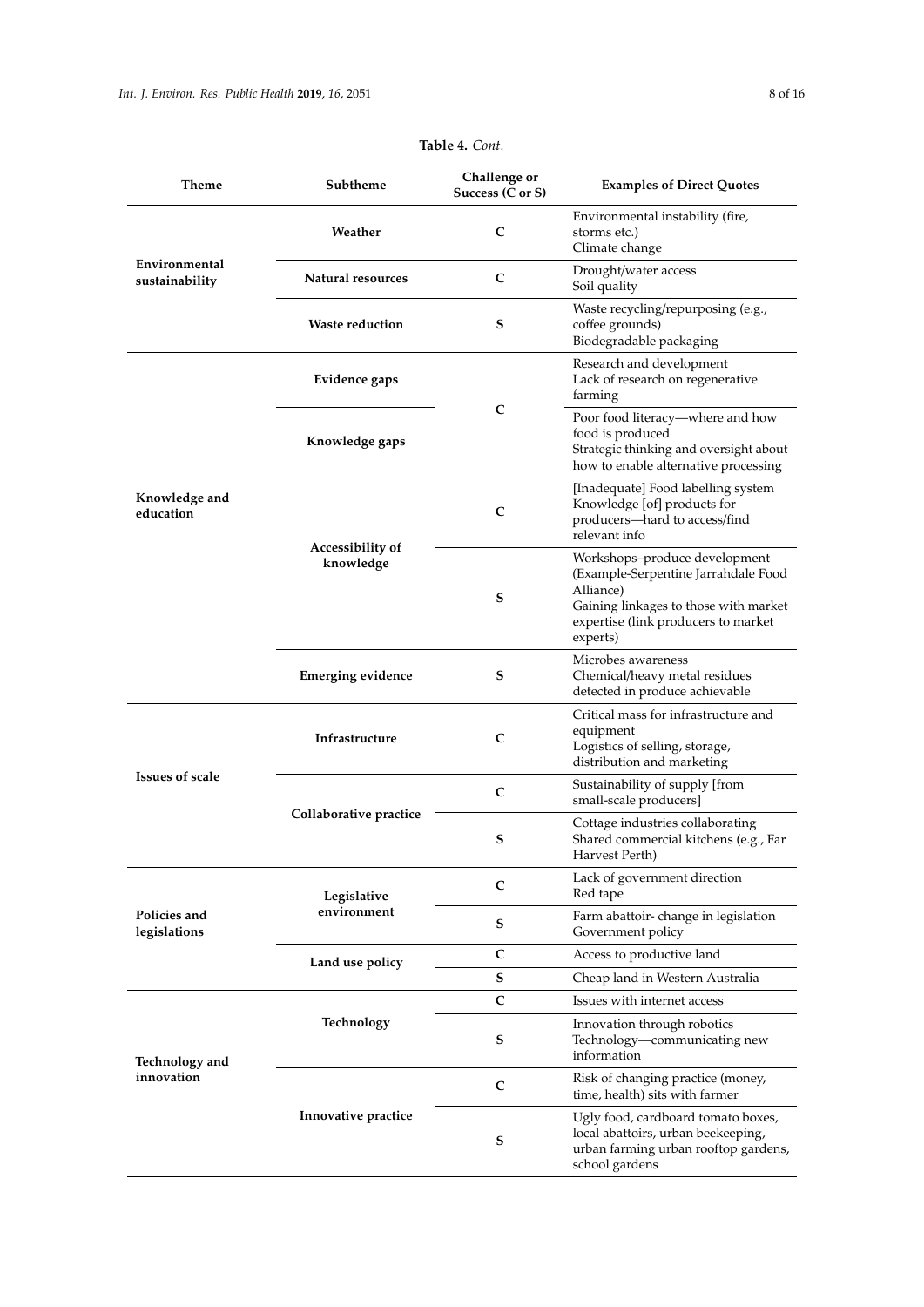### *3.1. Cross-Cutting Themes and Sub-Themes*

#### 3.1.1. Big Food

The term "big food" is an umbrella term to denote the leading powers in the current food system, in particular large agribusinesses and suppliers. Participants exclusively regarded the theme of big food as a challenge to transitioning towards a sustainable food system. Big food was perceived to have appreciable power over food availability, with significant marketing and advertising power playing an influential role in consumer food choices. Similarly, large-scale agribusiness was believed to have market control, which led to a perceived corporatisation of farming.

#### 3.1.2. Communication

Participants' perception of communication focused on technology and miscommunication. Communication was almost entirely linked to the domain of Access. Within the sub-theme of technology, poor internet availability and reliability were a commonly highlighted as factors limiting communication between consumers, producers and processers. Few participants reported that improvements in this area had supported sustainable food system success. Poor or miscommunication between various stakeholders, in particular producers and researchers, was seen as a further challenge. Issues of mistrust and a lack of shared language were also identified. Reflecting the communication technology findings, a few participants identified improvements in this area as a success, most notably between producers and consumers.

# 3.1.3. Consumerism

Considered a challenge across all four domains, the theme of Consumerism was divided into the sub-themes of consumer expectations and consumer practice. Consumer expectations were seen to be at odds with sustainable food systems and included the demand for ready-made meals and cheap and out-of-season produce. Unhealthy consumer practices, such as low fruit and vegetable intake, and high consumption of processed foods were considered the norm, and were identified as further challenges. A positive shift in consumer expectation was noted by other participants and included increasing demand for healthy, local and sustainable food options, which were noted as successes. Other successful changes in consumer practices included dietary diversification, greater use of vegetables such as "ugly veg", and shopping for local produce.

# 3.1.4. Economics

Participants almost entirely perceived economic issues as sustainable farming challenges. The rural setting was associated with a range of financial challenges, including relatively high cost of fresh produce and lack of rural distribution centres. Further, food processing and availability in rural areas were influenced by high transport and production costs. High labour costs, and expectations of local workers, was seen as additional economic burdens to local processing and production. Capital costs, such as the cost of equipment needed for producing, processing and access (transporting goods), were seen as further limiting factors. This was viewed as potentially prohibitive for smaller-scale businesses. Successes in this area were uncommon, and were restricted to the Access domain and related to the subject of investment in regenerative agriculture.

#### 3.1.5. Environmental Sustainability

Sub-themes regarded as challenges were natural resources and weather/climate change. Soil degradation and poor soil quality were seen as issues affecting production, as was an unreliable supply of water in terms of quality and quantity. The weather sub-theme revealed drought, flood and bush fire challenges. The impact of climate change on weather events and natural resources was a concern reported by two participants.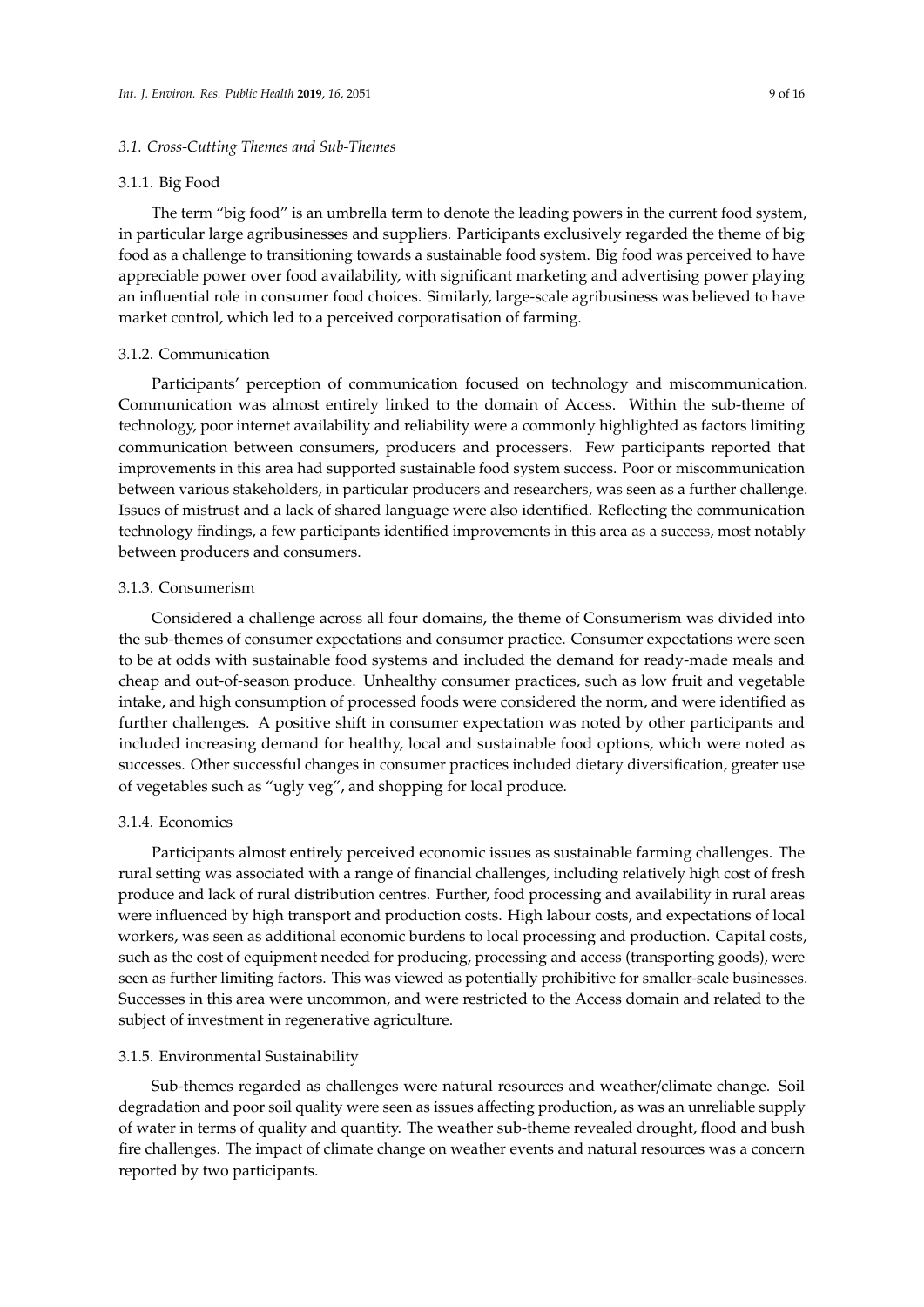#### 3.1.6. Knowledge and Education

The sub-theme, "gaps in available evidence" to support sustainable farming, was seen as a challenge. "Gaps in knowledge" among consumers was a further sub-theme. Poor health literacy and "ecological literacy" were identified as challenges. In particular, insufficient understanding of food preparation and production, seasonality of food, nutrition content, and food origins were noted. "Gaps in accessibility of knowledge" was a further important challenge. A common issue was the inadequacy of the Australian food labelling system to inform the public of fresh food provenance and nutritional value.

Successes in this theme were evident across the domains of Access, Production and Consumption. A number of practices were described that supported knowledge sharing, such as community workshops and kitchens. Better links between the growers' market, producers and processors of food were also seen as a step towards more successful knowledge sharing. "Emerging evidence" to support sustainable agriculture included the importance of microbes (gut health) and the potential harm associated with heavy metals in produce.

#### 3.1.7. Issues of Scale

The small-scale nature of sustainable farming, in terms of production, processing and accessibility of produce was a strong theme that posed a number of different challenges. A lack of local infrastructure with regards to equipment, local labour and storage were seen as problematic, as was the lack of guaranteed availability of a product to meet market demand and paying ongoing costs. Economies of scale were also viewed as important; that is, the difficulty in justifying the cost associated with buying equipment necessary in small-scale operations was raised. Successful practices to overcome or alleviate these issues of scale involved collaboration, such as small-scale home businesses (cottage industry alliances) and shared commercial kitchens for value-added production.

#### 3.1.8. Policy and Legislation

Existing policies and legislation were seen as a challenge to sustainable agriculture. There was a perception among many participants that inadequate government investment and support was provided for "regenerative farming". The term "red tape" was commonly used across this theme. Successes were limited to Processing; one example provided was local abattoir practice. Land use laws were seen as both a challenge (poor access to land) and a success (cheap land in WA).

### 3.1.9. Technology and Innovation

Although unreliable at times, especially in regional and remote WA, the internet was almost overwhelmingly viewed an important mechanism to information and practice sharing between stakeholders. The emerging agriculture-based robotic technology was also seen as a potential area for success. No discussion was made of other potentially supportive technology, such as farm software solutions or artificial intelligence.

Whilst the potential risks associated with investment were seen as a challenge to future innovation, many examples of innovative practices were identified. These included changes to packaging, re-use and reduction of waste, urban and school gardens and the emerging bush-tucker market.

# **4. Discussion**

The study found that the most frequent food system challenges were associated with Production, followed by Consumption, Access and Processing domains. The highest frequency of successes was equally reported within the Production and Processing domains, followed by the Consumption and Access food system areas. The high representation of challenges in the Production domain may relate to the slight overrepresentation of producers in the workshop. However, all participants had a vested interest in the food system, also as consumers, and had a voice that was captured. Throughout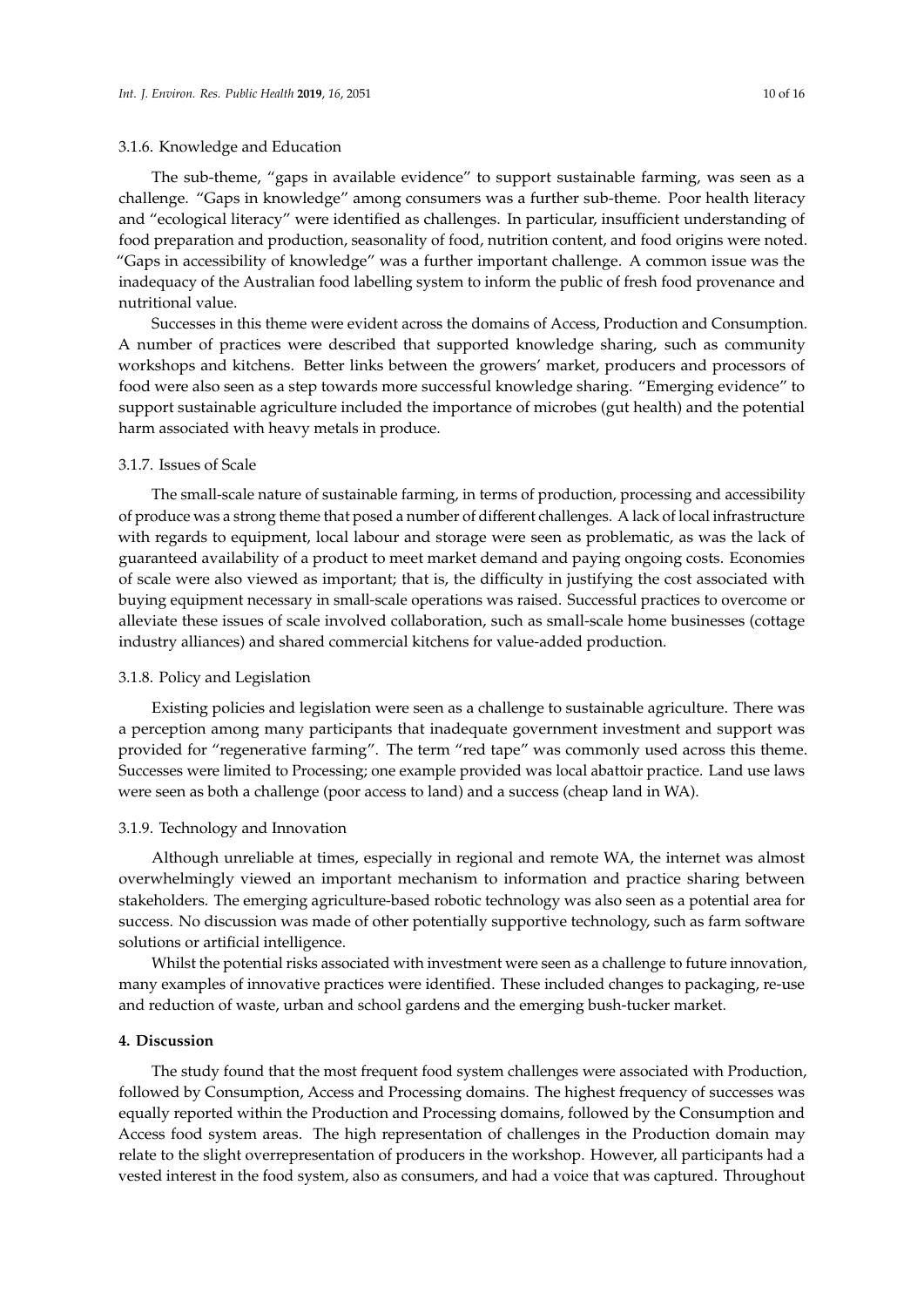the workshop there was much discussion between participants, producers and consumers about the "how" of transformation and a strong narrative emerged about addressing the urgency and implementation lag, and this can be seen in the successes that emerged in the domains of Production and Processing especially.

Cross-cutting themes identified included: Issues of scale; Knowledge and education; Economics; Consumerism; Big food; Environmental/sustainability; Communication; Policies and legislation; and Technology and innovations. The perception of inadequate government investment and support of regenerative farming was a challenge reported by participants, which was compounded by gaps in available evidence to support regenerative agricultural practices. Within WA there has been demonstrated evidence from governmental bodies of support for sustainable agricultural practices. However, these findings suggests the method of communication between supporting government bodies and sustainable agriculturalists needs addressing [\[34\]](#page-15-2). Participants in this study focused on inadequate government support for sustainable farming and associated "red tape" that increased implementation lag. Food system actors that were interviewed to shape the Foodprint Melbourne report highlighted policy issues such as the siloed, piecemeal approach to food systems [\[35\]](#page-15-3) that similarly slowed action. Furthermore, inadequate local infrastructure, such as equipment, local labour and storage, further precluded progress towards sustainable food system practices, which is consistent with other studies [\[36\]](#page-15-4).

Economic challenges included the high cost of transporting and accessing fresh produce which was heightened by a lack of rural distribution centres. The power exerted by large multinational businesses over food availability and advertising was highlighted, as was a lack of consumer knowledge in areas of Production, Access and Consumption, which potentially led to consumer expectations being "at odds" with sustainable food systems. Lusk and McCluskey [\[37\]](#page-15-5) suggest that agricultural economists can play a significant role in addressing complex issues relating to food demand, as they can provide tools and insights to address the required changes in food consumption patterns which could see the proliferation of consumer demand increasing the demand for food from sustainable agriculture practices.

An additional challenge reported was environmental factors, and included soil degradation and an unreliable water supply which confounded poor soil quality that was evident in current farming practices, potentially affecting the ease and cost of transition to sustainable agriculture. Grover and Gruver [\[36\]](#page-15-4) conducted place-based research in the United States, to explore the slow adaptive process of sustainable farming and found poor soils contributed to a slower uptake of these practices. There is also evidence of studies in Africa that discuss more sustainable water management practices and recommends that governing institutions provide more guidance and work with producers to ensure sustainable practices are embedded and maintained to foster local water security [\[38\]](#page-15-6). It is well recognised that in the Australian context, water and soil security should be prioritised and that Australia is ill prepared to manage the effects of climate change [\[39\]](#page-15-7). A report completed by Lockie [\[39\]](#page-15-7) suggests that climate mitigation policies would positively impact Australian agriculture and are in urgent need of consideration and implementation.

This research was also able to identify perceived successes from participants, and these were associated with utilisation of improved technology, which enhanced stakeholder communication, investment in regenerative agriculture and the low land costs in some WA areas. Knowledge-sharing and collaboration between food system actors were additional assets discussed to extend reach and action. Technology utilisation in the agriculture sector is widespread from, but not limited to, soil sampling kits, weather predictions, driverless equipment and web-based communication and technology. This could be seen as "par for the course" as part of industrialization. However, it can hide social implications for rural communities including a trend to reduced employment [\[39\]](#page-15-7). The increasing median age of current farmers is coupled with reduced inter-generational skill transition and the inability of farms to support more than one family, escalating rural depopulation [\[39\]](#page-15-7). Solutions suggested by this same author include the protection of small land holdings external to more populated rural areas, as small land holdings have less entry barriers and contribute to local food security. In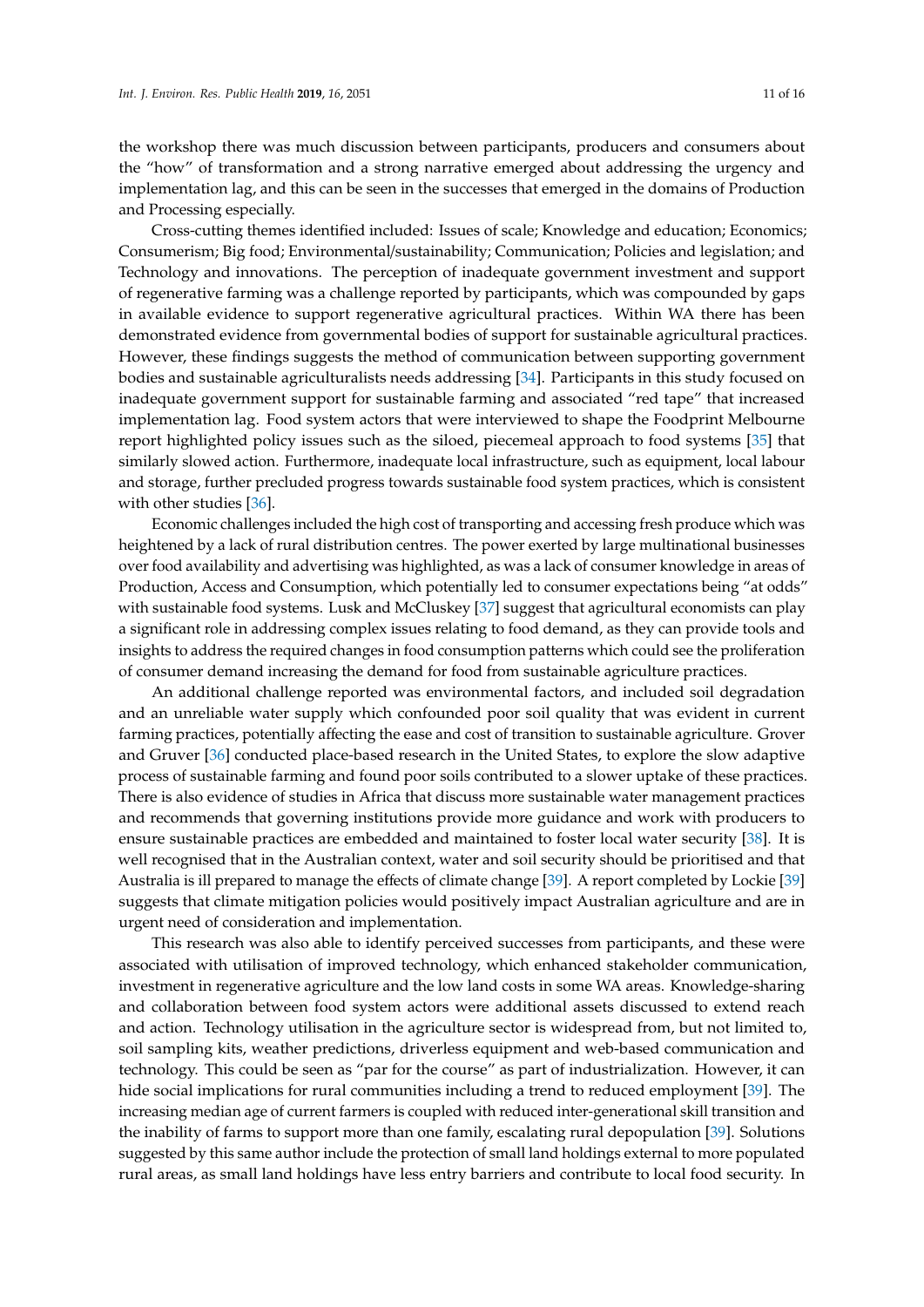addition, research conducted by Salim, et al. [\[40\]](#page-15-8) suggests that communication technologies positively affect agricultural output in the long run, and government policies should facilitate investment in telecommunication facilities to support agriculture. Improved technology has been cited as a success in previous research, such as improved irrigation technology that increases yields and reduces water requirements [\[41\]](#page-15-9). The narrative acknowledged the emerging and positive role of agricultural technologies in future food production. Similarly, previous research has suggested that information technology holds the potential to support sustainable agriculture through tailoring required inputs [\[42\]](#page-15-10). In addition, these technologies also hold potential for post-harvest processing, access and consumption stages, thus increasing the sustainability of the food system [\[42\]](#page-15-10). Gregor [\[43\]](#page-15-11) found that, in general, Australian farmers were positive about computers and the internet and they considered technology to help them in their role.

The positive shift in consumer expectations was seen as a success, exemplified by the increasing demand for healthy, local and sustainable food options among some population segments. There is evidence that consumers are demonstrating a preference for quality differentiated products, albeit organic, locally grown, sustainably grown and free from genetic modification, and there is increasing evidence that consumers value these product claims [\[44\]](#page-15-12). Palma, Collart and Chammoun [\[44\]](#page-15-12) emphasise that information communicated to consumers has to be succinct and truthful to avoid confusion, which supports the participants views across the domains regarding the lack of a shared language for better communication between all actors. Knowledge and education were cited as a challenge and success by our participants, and increased connection between producers and consumers was highlighted as a successful strategy to progress a sustainable food system agenda. This is supported by existing evidence [\[35\]](#page-15-3) and highlighted opportunities to connect producers with consumers, including direct sales, conduct agri-tourism activities and creation of educational consumer experiences.

Furthermore, innovation across many parts of the food system were apparent, with re-use and reduction of waste and the emerging bush-tucker market cited as successes. This is also supported by current international research [\[44\]](#page-15-12), where consumers are demonstrating a readiness to accept "native" products especially in light of improving food security through indigenous food variety and biodiversity [\[39\]](#page-15-7).

These workshop findings add substantial value to the sparse evidence base in WA on this topic. The Food Futures WA 2017 report reinforced that Perth lacked an economic development framework, constraining use of available land for agriculture [\[15\]](#page-14-9). The Policy and legislation theme emphasised challenges associated with land use laws, while the Economics theme included discussion of challenges associated with rural access to local food. The Food Futures 2017 report argued that consumer responsibility was required to ensure local food was highly valued [\[15\]](#page-14-9). The workshop discussions reflected this finding, as there were reported perceptions of a shift in thinking among other population segments, representing an opportunity that could be harnessed. This reinforces the importance of consumer education and broader knowledge translation from food system actors through strategies such as improved food labelling, concise messaging and a common language. Food system stakeholders in WA have been urged to capitalise on technology, given its influence on consumer purchasing [\[15\]](#page-14-9). These findings support this, with workshop participants outlining how technology enhanced such relationships, particularly robotic technology seen as a success, but there was no discussion of other potentially supportive technologies, such as farm software solutions. Issues of scale were raised, with cost constraints experienced by small-scale producers suggested to be overcome by collaboration between producers. Previous WA work has similarly recommended cooperative business models as a strategy to overcome pricing constraints [\[15\]](#page-14-9).

These findings are also relevant in a national and global context. They both compared and contrasted with the existing evidence base, albeit most other studies have used different methods to that presented here and some were in other countries so lacking the local context. Previous evidence highlighted high food production costs and price volatility as key threats to sustainable agriculture. Strategies to overcome these challenges included increased use of information and communication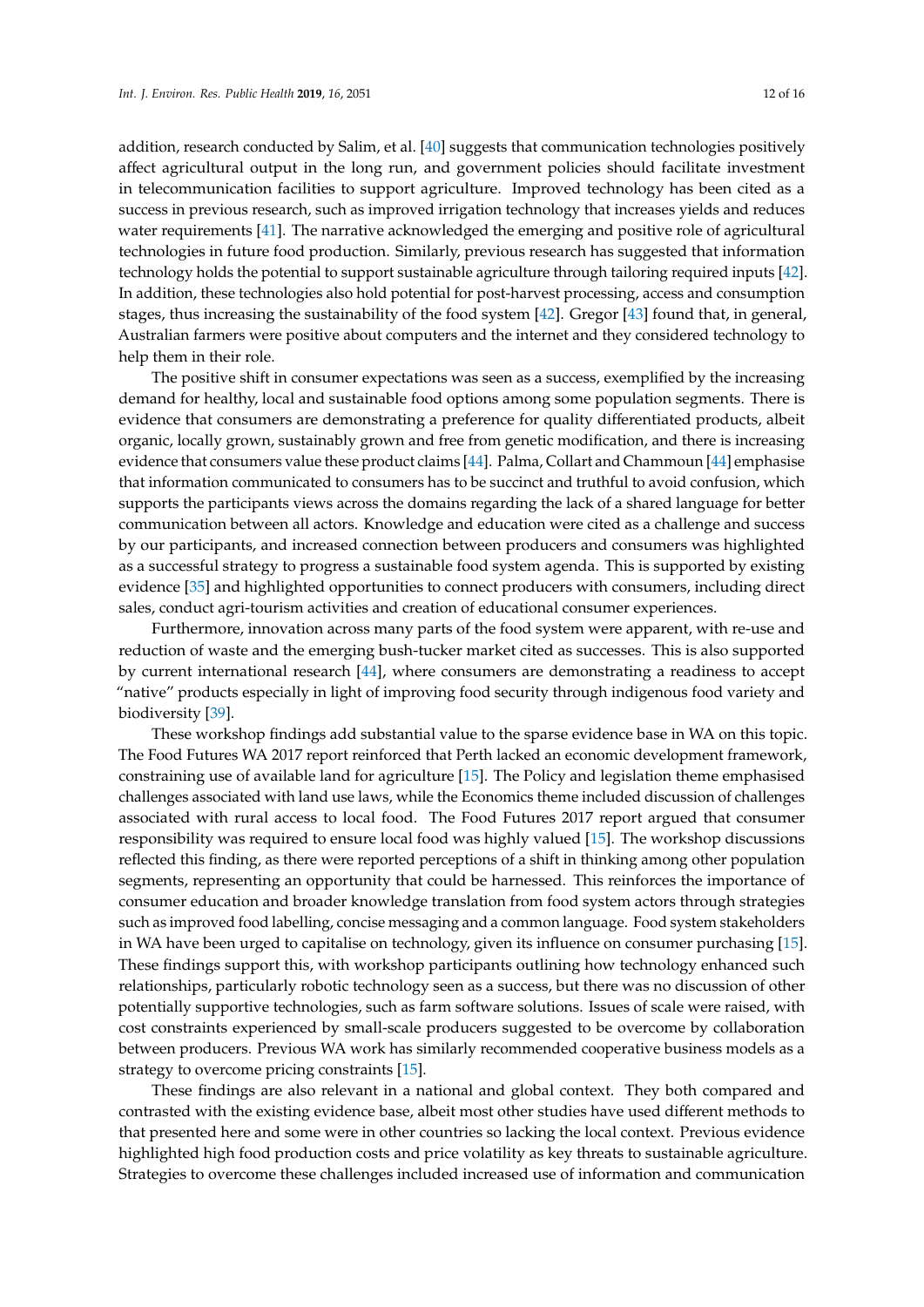technology, government policies supporting trade, storage and price stabilisation [\[41\]](#page-15-9). These results relating to economics did not focus on market price volatility, but highlighted the need for greater capital funds required by farmers to produce, process and transport food. Other Australian research suggested the high costs borne by farmers to produce and transport food was a key challenge to farm viability [\[35\]](#page-15-3) and in part related to the high cost of labour being a key food production challenge [\[35\]](#page-15-3). The current dysfunctional food system has been discussed by others in similar ways to our study participants, with discourse suggesting a rapid increase in health issues whilst negatively impacting the environment [\[45\]](#page-15-13).

Unsustainable food production and consumption patterns have been labelled "among the most important drivers or environmental pressures" [\[45\]](#page-15-13). Previous research has well and truly established the links between unsustainable agricultural practices and soil erosion, degradation and waterlogging, exacerbated by unpredictable weather patterns [\[41\]](#page-15-9). Successes reported in our study that supported the existing evidence base included increased soil fertility through reduced reliance on fertilisers and incorporation of nitrogen-fixing crops [\[41\]](#page-15-9). Interestingly, aspects of practices with an increased emphasis in mainstream agriculture, which are embraced by (and probably originate from) the sustainable agriculture discourse, and concomitantly included by proponents of regenerative agriculture, were missing from the dialogue we recorded. These included minimum tillage and steps taken towards soil conservation. While workshop discussants recognised an increasing interest in organic carbon and soil health, it could not be developed as a theme. These aspects might be best explained by a low proportional representation of (environmental and government) scientists in our stakeholder groups. Similarly, the social movement of Landcare and other "organic" enablers (from biodynamics to consumer advocacy and farmer's markets) were not explicitly captured as successes.

Numerous factors were highlighted by this and previous research in relation to achieving sustainable food system practices. A systems-based approach is required that considers the complexity of the issue [\[45\]](#page-15-13). Consequently, recommendations from this study have implications for policy, practice and research and were determined by this study's results and supported by existing evidence.

Extrapolated from this study, future policies for sustainable food systems would be integrated to consider multiple cross-sectorial goals, radicalizing efforts in land preservation, encouraging greater investment into regenerative agriculture research, supporting producers to overcome high infrastructure costs and absorb labour costs, strong government risk mitigation policies and facilitating inclusion of multi-sector stakeholders in the food system dialogue, which includes a focus on government agencies improving their communication pathway and subsequent support with these stakeholders [\[45,](#page-15-13)[46\]](#page-15-14). These recommendations would support ecosystem approaches to agricultural practices that prioritise soil, water and land protection, reduce economic challenges faced by producers, consider multiple perspectives in decision making and would demonstrate strong leadership. In the process an evidence base would be built. None of these things will be easy or possible unless the influence of the neoliberal socio-political driver is concomitantly addressed.

Practice-based implications include food systems actors supporting sustainable food production, such as reinforcing local food production and processing, reducing food waste [\[45\]](#page-15-13), strengthening long-term partnerships and collaboration to enhance knowledge-sharing and reduce infrastructure costs, harnessing information technology, and focusing on increasing consumer demand for healthy, local, seasonal food [\[46\]](#page-15-14). This could be facilitated by producer–consumer educational experiences, delivered through community and school settings. Research recommendations include exploration of interactions within food system levels *and* between the food system and other systems (such as technological development) [\[46\]](#page-15-14).

This study's strengths include the inclusion of multi-sector stakeholders as participants, increasing the diversity in responses received across food system domains. Multi-sector stakeholder contribution and knowledge sharing has been cited as vital to understand food system processes [\[46\]](#page-15-14). Further, the workshop fostered collaboration and enabled cross-sectoral dialogue, often perceived as approaches to wicked problems of this sort. Data collection over a whole-day workshop, as opposed to data collected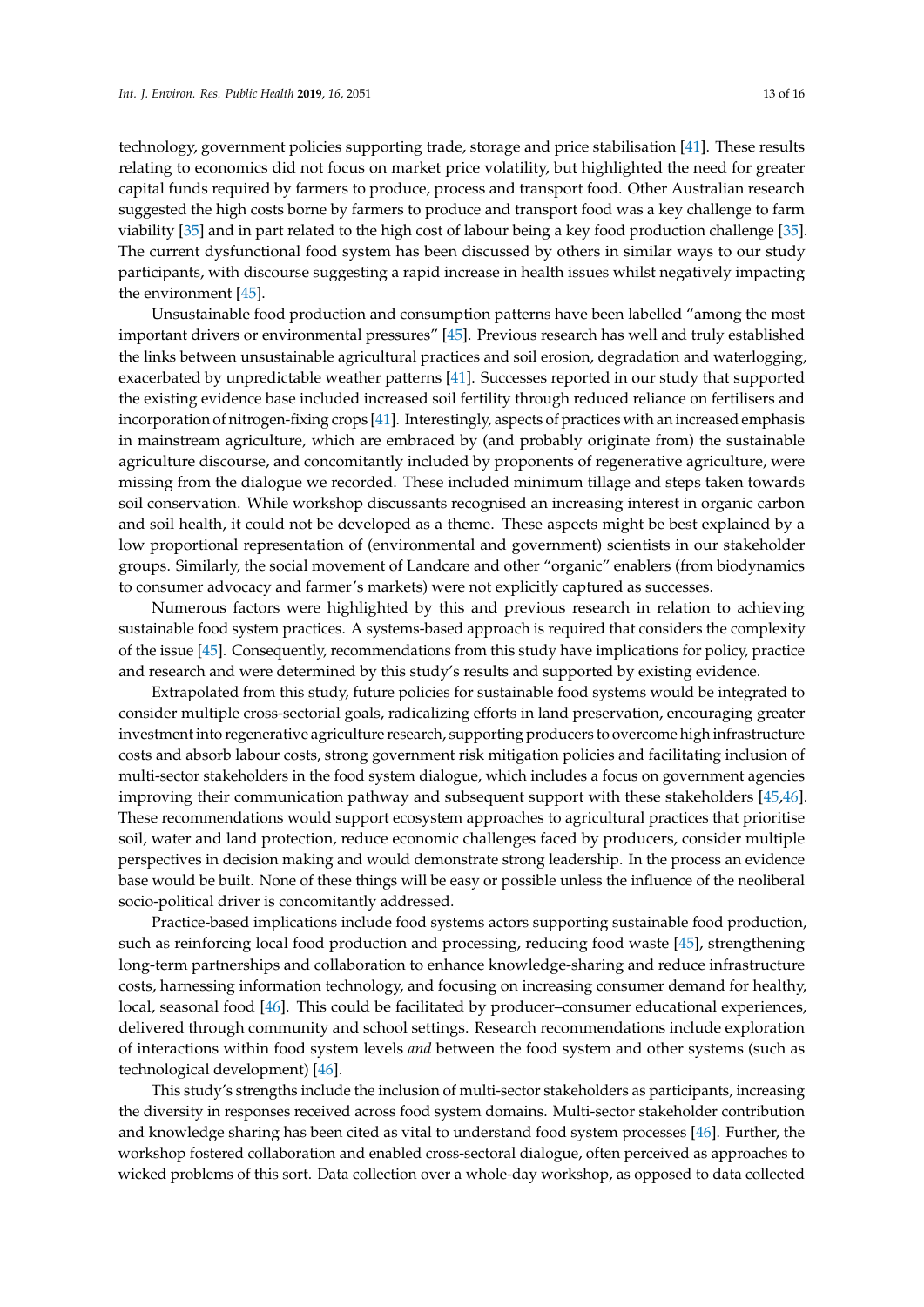via other methods, enabled ideas to be explained and interpreted collectively, with participant checking taking place. In addition, the presentation of cross-cutting themes in this study exemplifies the multiple intervention points available to promote sustainable change. This study is not without limitations. Data were collected during a one-day workshop, with anonymous responses which did not enable researchers to cluster comments by participant type to provide a more in-depth interpretation. Not only did this data collection approach limit the quantity and depth of available statements from which to draw on, it precluded participant follow-up to clarify any statements. The Processing and Access domains had a lower frequency of coded statements, which could reflect the participant types that attended the workshop. The workshop attendees' sectors were unequally represented, for example, the manufacturing or processing sector was not well represented, nor was government and scientist as mentioned above. Finally, the research team's interpretation of the intent behind these brief statements and subsequent coding based on this, are further potential limitations.

# **5. Conclusions**

This study highlighted various food system actor perceptions of the challenges and successes associated with transitioning towards a sustainable food system, across Production, Processing, Access and Consumption domains. The research highlighted that whole-of-system leadership is required to ensure the ecosystem functions, processes and services upon which the health of the planet and its people are based. Policy, practice and research recommendations included focusing on an integrated food systems approach with multiple goals, food system actors working collaboratively to reduce challenges and undertaking more research to further the regenerative agriculture evidence base. In order to achieve the United Nation's Sustainable Development Goals, all food system actors must work collectively to transition towards sustainable food production practices.

**Author Contributions:** Conceptualization, A.D., N.R., R.S., D.V., and K.S.; methodology, A.D., R.S., D.V. and K.S.; formal analysis, S.G., A.D., L.A. and R.S.; investigation, A.D., R.S., S.G., L.A., N.R., P.H. and L.A.; resources, A.D., R.S., D.V., K.S., J.W. and L.N.; data curation, A.D. and R.S.; writing—original draft preparation, A.D., R.S., S.G. and L.A.; writing— A.D., R.S., S.G. and L.A.; supervision, A.D., R.S., D.V. and J.W.; project administration, A.D.; and funding acquisition, A.D., R.S., N.R. and J.W.

**Funding:** This study was funded by an Edith Cowan University Collaborative Enhancement Scheme grant, the Heart Foundation WA Division and Perth Natural Resource Management, WA.

**Acknowledgments:** The study team acknowledges the contribution to this research, made by participants and volunteers who assisted on the day in terms of data recording. The comments and suggestions of reviewers improved the manuscript.

**Conflicts of Interest:** The authors, A.D. and R.S. declare that they hold shares in related industries, within their investment portfolios. These related organisations had no role in the design, execution, interpretation, or writing of the study. P.H. is an Academic Editor of IJERPH but played no role in selecting or communicating with peer reviewers. Remaining authors declare no conflict of interest. The funders had no role in the design of the study; in the collection, analyses, or interpretation of data; in the writing of the manuscript, or in the decision to publish the results.

# **References**

- <span id="page-13-0"></span>1. Hughes, L.; Steffen, W.; Rice, M.; Pearce, A. *Feeding a Hungry Nation: Climate Change, Food and Farming in Australia*; Climate Council of Australia: Canberra, Australia, 2015.
- <span id="page-13-1"></span>2. Global Panel. *Improving Nutrition through Enhanced Food Environments*; Global Panel on Agriculture and Food Systems for Nutrition: London, UK, 2017.
- <span id="page-13-2"></span>3. Springmann, M.; Clark, M.; Mason-D'Croz, D.; Wiebe, K.; Bodirsky, B.L.; Lassaletta, L.; de Vries, W.; Vermeulen, S.J.; Herrero, M.; Carlson, K.M.; et al. Options for keeping the food system within environmental limits. *Nature* **2018**, *562*, 519–525. [\[CrossRef\]](http://dx.doi.org/10.1038/s41586-018-0594-0) [\[PubMed\]](http://www.ncbi.nlm.nih.gov/pubmed/30305731)
- <span id="page-13-3"></span>4. Kibblewhite, M.G.; Ritz, K.; Swift, M.J. Soil health in agricultural systems. *Philos. Trans. R. Soc. Lond. Ser. Biol. Sci.* **2008**, *363*, 685–701. [\[CrossRef\]](http://dx.doi.org/10.1098/rstb.2007.2178) [\[PubMed\]](http://www.ncbi.nlm.nih.gov/pubmed/17785275)
- <span id="page-13-4"></span>5. OECD. Better Policies to Improve the Environmental Performance of the Agriculture Sector. Available online: http://www.oecd.org/agriculture/topics/[agriculture-and-the-environment](http://www.oecd.org/agriculture/topics/agriculture-and-the-environment/)/ (accessed on 8 April 2018).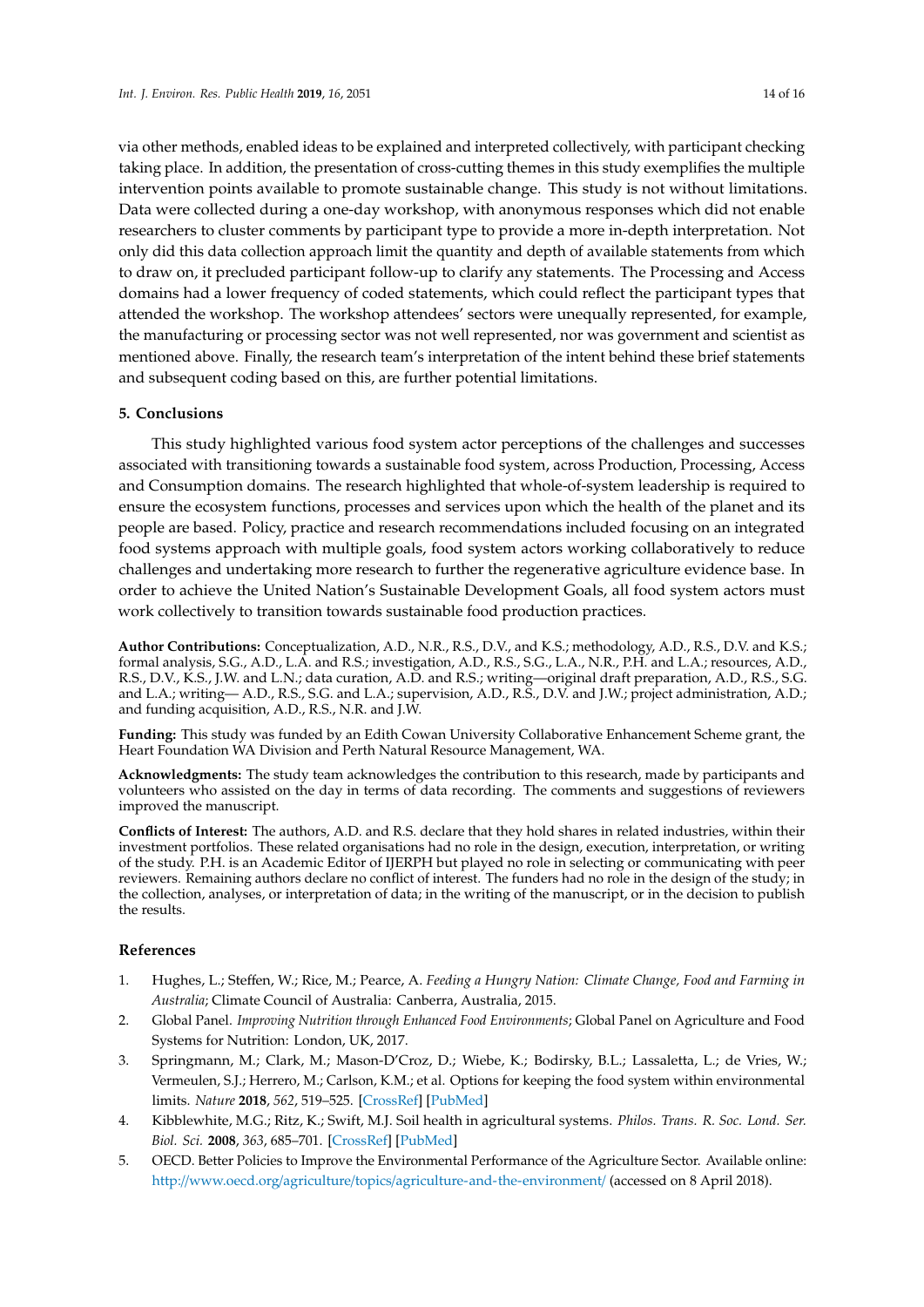- <span id="page-14-0"></span>6. Rhodes, C.J. The imperative for regenerative agriculture. *Sci. Prog.* **2017**, *100*, 80–129. [\[CrossRef\]](http://dx.doi.org/10.3184/003685017X14876775256165) [\[PubMed\]](http://www.ncbi.nlm.nih.gov/pubmed/28693674)
- <span id="page-14-1"></span>7. Ridinger, R.B. Review of The Carbon Farming Solution: A Global Toolkit of Perennial Crops and Regenerative Agriculture Practices for Climate Change Mitigation and Food Security. *J. Agric. Food Inf.* **2016**, *17*, 200. [\[CrossRef\]](http://dx.doi.org/10.1080/10496505.2016.1185343)
- <span id="page-14-2"></span>8. United Nations Development Programme. Sustainable Development Goals. Available online: [https:](https://www.undp.org/content/undp/en/home/sustainable-development-goals.html) //www.undp.org/content/undp/en/home/[sustainable-development-goals.html](https://www.undp.org/content/undp/en/home/sustainable-development-goals.html) (accessed on 8 April 2018).
- <span id="page-14-3"></span>9. Marslen, T. Policy Briefing Paper: Australian Food Systems. Available online: http://[www.futuredirections.](http://www.futuredirections.org.au/publication/policy-briefing-paper-australian-food-systems/) org.au/publication/[policy-briefing-paper-australian-food-systems](http://www.futuredirections.org.au/publication/policy-briefing-paper-australian-food-systems/)/ (accessed on 9 March 2015).
- <span id="page-14-4"></span>10. Williams, K.J.; Ford, A.; Rosauer, D.F.; De Silva, N.; Mittermeier, R.; Bruce, C.; Larsen, F.W.; Margules, C. Forests of East Australia: The 35th Biodiversity Hotspot. In *Biodiversity Hotspots: Distribution and Protection of Conservation Priority Areas*; Zachos, F.E., Habel, J.C., Eds.; Springer: Berlin/Heidelberg, Germany, 2011; pp. 295–310. [\[CrossRef\]](http://dx.doi.org/10.1007/978-3-642-20992-5_16)
- <span id="page-14-5"></span>11. Sheng, Y.; Jackson, T.; Zhao, S.; Zhang, D. Measuring output, input and total factor productivity in australian agriculture: An industry-level analysis. *Rev. Income Wealth* **2017**, *63*, S169–S193. [\[CrossRef\]](http://dx.doi.org/10.1111/roiw.12250)
- <span id="page-14-6"></span>12. Pollard, C.; Landrigan, T.; Ellies, P.; Kerr, D.; Lester, M.; Goodchild, S. Geographic Factors as Determinants of Food Security: A Western Australian Food Pricing and Quality Study. *Asia Pac. J. Clin. Nutr.* **2014**, *23*, 703–713. [\[PubMed\]](http://www.ncbi.nlm.nih.gov/pubmed/25516329)
- <span id="page-14-7"></span>13. Pollard, C.; Nyaradi, A.; Lester, M.; Sauer, K. Understanding food security issues in remote Western Australian Indigenous communities. *Health Promot. J. Aust.* **2014**, *25*, 83–89. [\[CrossRef\]](http://dx.doi.org/10.1071/HE14044) [\[PubMed\]](http://www.ncbi.nlm.nih.gov/pubmed/25186099)
- <span id="page-14-8"></span>14. Godrich, S.L.; Davies, C.R.; Darby, J.; Devine, A. What are the determinants of food security among regional and remote Western Australian children? *Aust. N. Z. J. Public Health* **2017**. [\[CrossRef\]](http://dx.doi.org/10.1111/1753-6405.12636)
- <span id="page-14-9"></span>15. Perth NRM. *Food Future 2017*; Perth NRM: Perth, Australia, 2017.
- <span id="page-14-10"></span>16. Sherwood, S.; Uphoff, N. Soil health: Research, practice and policy for a more regenerative agriculture. *Appl. Soil Ecol.* **2000**, *15*, 85–97. [\[CrossRef\]](http://dx.doi.org/10.1016/S0929-1393(00)00074-3)
- <span id="page-14-11"></span>17. LaCanne, C.E.; Lundgren, J.G. Regenerative agriculture: Merging farming and natural resource conservation profitability. *PeerJ* **2018**, *6*. [\[CrossRef\]](http://dx.doi.org/10.7717/peerj.4428)
- <span id="page-14-12"></span>18. Rodale, R. Breaking new ground: The search for sustainable agriculture. *ERIC* **1983**, *17*, 15–20.
- <span id="page-14-13"></span>19. Future Directions International. *Natural Intelligence Farming: Ian and Dianne Haggerty*; Future Directions International: Dalkeith, UK, 2017.
- <span id="page-14-14"></span>20. Massy, C. *Call of the Reed Warbler: A New Agriculture, a New Earth*; University of Queensland Press: Queensland, Australia, 2018.
- <span id="page-14-15"></span>21. Pearson, C.J. Regenerative, Semiclosed Systems: A Priority for Twenty-First-Century Agriculture. *Bioscience* **2007**, *57*, 409–418. [\[CrossRef\]](http://dx.doi.org/10.1641/B570506)
- <span id="page-14-16"></span>22. Codur, A.; Watson, J. Climate smart or regenerative agriculture? Defining climate policies based on soil health. *Clim. Policy Brief Glob. Dev. Environ. Inst. Tufts Univ.* **2018**, *9*, 1–10.
- <span id="page-14-17"></span>23. United Nations Framework Convention on Climate Change. *Kyoto Protocol Reference Manual*; United Nations Framework Convention on Climate Change: Bonn, Germany, 2008.
- <span id="page-14-18"></span>24. United Nations. *Paris Agreement*; United Nations: Paris, France, 2015.
- <span id="page-14-19"></span>25. Overheu, T.D. Brookton Regenerative Agriculture Farmer Forum: Key Note Presentation, Department of Primary Industries and Regional Development. In Proceedings of the Regenerative Farming Forum, Brookton, Australia, 28 September 2019.
- <span id="page-14-20"></span>26. Reynolds, H.L.; Smith, A.A.; Farmer, J.R. Think globally, research locally: Paradigms and place in agroecological research. *Am. J. Bot.* **2014**, *101*, 1631–1639. [\[CrossRef\]](http://dx.doi.org/10.3732/ajb.1400146) [\[PubMed\]](http://www.ncbi.nlm.nih.gov/pubmed/25326612)
- <span id="page-14-21"></span>27. Food and Agriculture Organization of the United Nations [FAO]. *Sustainable Food Systems—Concept and Framework*; Sustainable Food Systems—Concept and Framework; FAO: Rome, Italy, 2018.
- <span id="page-14-22"></span>28. Food and Agriculture Organization of the United Nations [FAO]. *Rome Declaration on World Food Security and World Food Summit Plan of Action*; FAO: Rome, Italy, 1996.
- <span id="page-14-23"></span>29. Etikan, I. Comparision of Snowball Sampling and Sequential Sampling Technique. *Biom. Biostat. Int. J.* **2016**, *3*. [\[CrossRef\]](http://dx.doi.org/10.15406/bbij.2016.03.00055)
- <span id="page-14-24"></span>30. Ritchie, J.; Lewis, J.; McNaughton Nicholls, C.; Ormston, R. *Qualitative Research Practice: A Guide for Social Science Students and Researchers*, 2nd ed.; SAGE: Los Angeles, CA, USA, 2014.
- <span id="page-14-25"></span>31. Braun, V.; Clarke, V. Using Thematic Analysis in Psychology. *Qual. Res. Psychol.* **2006**, *3*, 77–101. [\[CrossRef\]](http://dx.doi.org/10.1191/1478088706qp063oa)